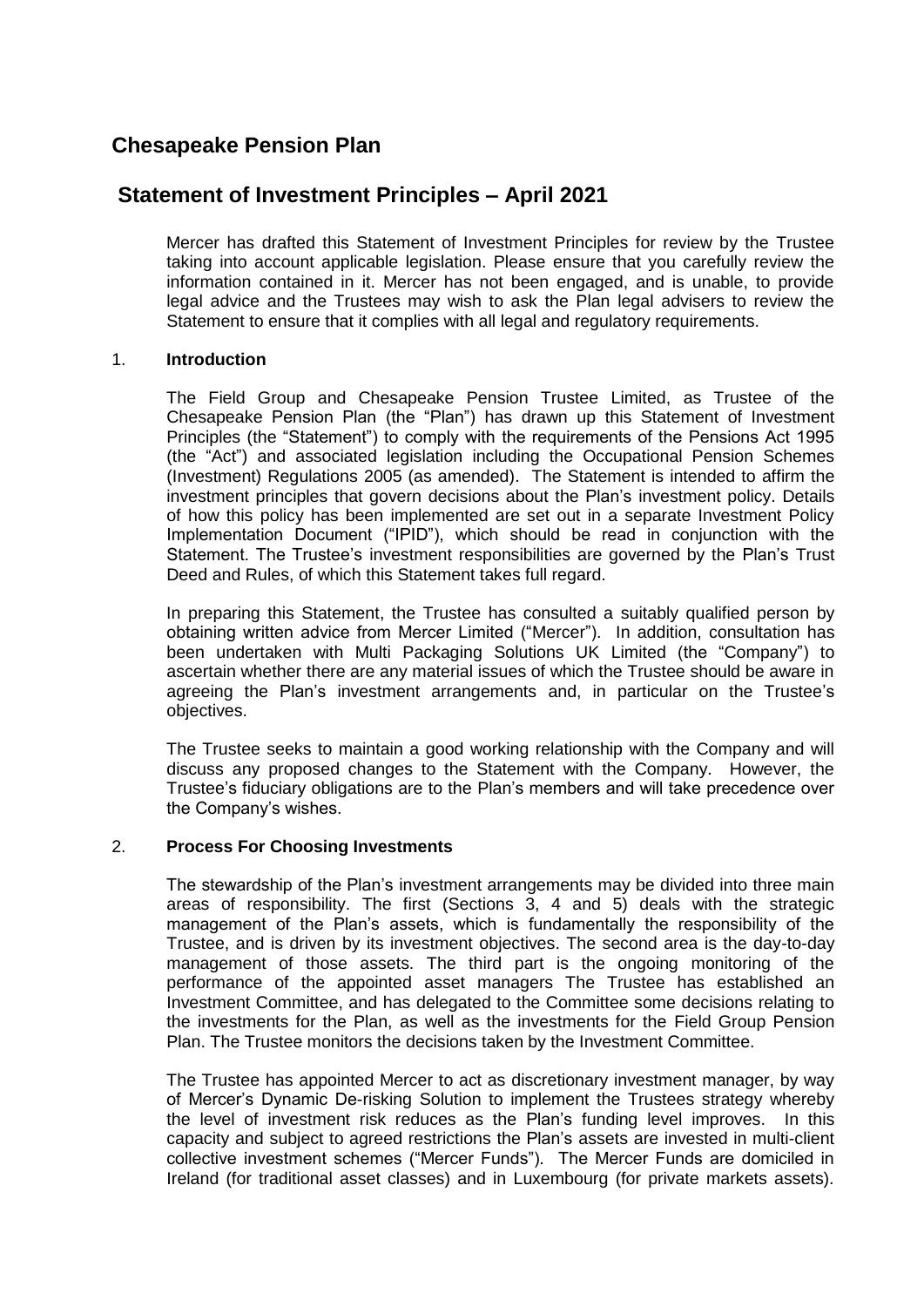The Ireland-domiciled collective investment schemes are managed by a management company (Mercer Global Investments Management Limited ("MGIM")) and the Luxembourg-domiciled funds are managed by Mercer Alternatives (Luxembourg) S.à r.l. and, respectively, these entities have appointed Mercer Global Investments Europe Limited ("MGIE") and Mercer Alternatives AG ("Mercer AG") as investment managers of the Mercer Funds.

In practice, assets in the Mercer Funds are invested with third party fund managers based in countries such as Ireland, UK and USA. Mercer and its affiliates have expertise in identifying, selecting and combining highly rated fund managers who are best placed and resourced to manage the Plan's assets on a day to day basis.

In considering appropriate investments for the Plan, the Trustee has obtained and considered the written advice of Mercer, whom the Trustee believes to be suitably qualified to provide such advice. The advice received and arrangements implemented are, in the Trustee's opinion, consistent with the requirements of Section 36 of the Pensions Act 1995 (as amended).

#### 3. **Investment Objectives**

The Trustee's objective is to invest the Plan's assets in the best interest of the members and beneficiaries. Within this framework, to help guide it in the strategic management of the assets and control the various risks to which the Plan is exposed, the Trustee (in consultation with the Company) has agreed a number of key investment objectives.

The Trustee believes its prime duty is to invest the Plan's assets in such a manner that it is likely that the Plan's liabilities can be met. To achieve this, the Trustee is constantly aiming to achieve and maintain a funding level in excess of 100% under the basis used to calculate the Technical Provisions, as advised by the Plan Actuary from time to time.

The Trustee's initial objective was to achieve a funding level in excess of 110% on a prudent long-term funding basis, by way of Mercer's Dynamic De-risking Solution, whereby the level of investment risk reduces as the Plan's funding level improves.

On 20 November 2020, the final de-risking trigger was reached by the Plan. Following this, the Trustee made the decision to reduce the Target Growth Portfolio Allocation to 15%, and increase the Funded Liability Hedge Ratio Target to 100%.

The Trustee's objective for the Plan is to seek an insurance solution (e.g. a buyout exercise), and the required steps to implement this are currently being considered and actioned accordingly.

The objectives set out above and the risks and other factors referenced in this Statement are those that the Trustee determines to be financially material considerations. Non-financial considerations are discussed in section 9.

# 4. **Risk Management and Measurement**

There are various risks to which any pension plan is exposed. The Trustee's policy on risk management over the Plan's anticipated lifetime is as follows:

 The primary risk upon which the Trustee focuses is that arising through a mismatch between the Plan's assets and its liabilities and the Company's ability to support this mismatch risk.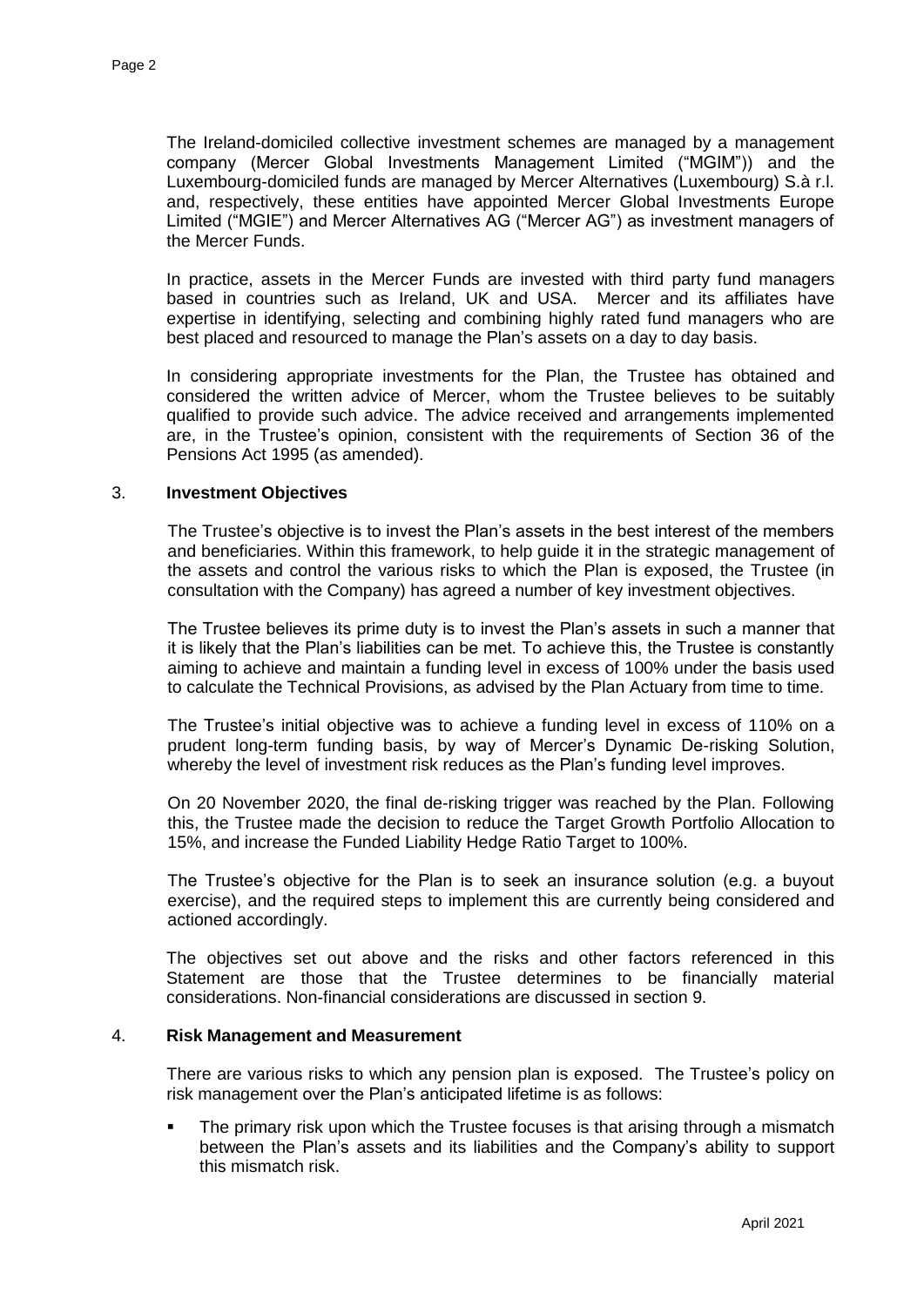- The Trustee recognises that whilst increasing risk increases potential returns over a long period, it also increases the risk of a shortfall in returns relative to that required to cover the Plan's accruing liabilities as well as producing more volatility in the Plan's funding position.
- Whilst moving towards the target funding level, the Trustee recognises that even if the Plan's assets are invested in the Matching Portfolio there may still be a mismatch between the interest-rate and inflation sensitivity of the Plan's assets and the Plan's liabilities due to the mismatch in duration between Matching Portfolio and actuarial liabilities.
- The Trustee recognises the risks that may arise from the lack of diversification of investments. To control this risk the Trustee has delegated the asset allocation decisions within the Growth and Matching Portfolios to Mercer (subject to certain restrictions). Mercer aims to ensure the asset allocation policy in place results in an adequately diversified portfolio. Mercer provides the Trustee with regular monitoring reports regarding the level of diversification within the portfolio.
- To help the Trustee ensure the continuing suitability of the current investments, Mercer provides the Trustee with regular reports regarding the performance of the underlying asset managers appointed within the relevant Mercer Funds to enable the monitoring of differences between the expected and experienced levels of risk and return.
- There is a risk that the day-to-day management of the assets will not achieve the rate of investment return expected by the Trustee. The Trustee recognises that the use of active investment managers involves such a risk. However, for specific asset classes it believes that this risk is outweighed by the potential gains from successful active management. Likewise, passive management will be used for one of a number of reasons, namely to diversify and reduce risk and when investing in certain asset classes where, due to relatively efficient markets the scope for achieving added value is more limited.
- To help diversify manager specific risk, within the context of each of the Growth and Matching Portfolios, the Trustee expects that the Plan assets are managed by appropriate underlying asset managers.
- By investment in Mercer Funds, the Trustee does not make investments in securities that are not traded on regulated markets. However, should the Plan's assets be invested in such securities, in recognition of the associated risks (in particular liquidity and counterparty exposure) such investments would normally only be made with the purpose of reducing the Plan's mismatch risk relative to its liabilities or to improve diversification. In any event the Trustee would ensure that the assets of the Plan are predominantly invested on regulated markets.
- The Trustee recognises that environmental, social and corporate governance concerns, including climate change, have a financially material impact on return. Section 9 sets out how these risks are managed.
- Responsibility for the safe custody of the Plan's assets is delegated to MGIM who has appointed State Street Bank and Trust Company ("State Street") as custodian of the assets invested in their vehicles. MGIM is responsible for keeping the suitability of State Street under ongoing review with the exception of the Private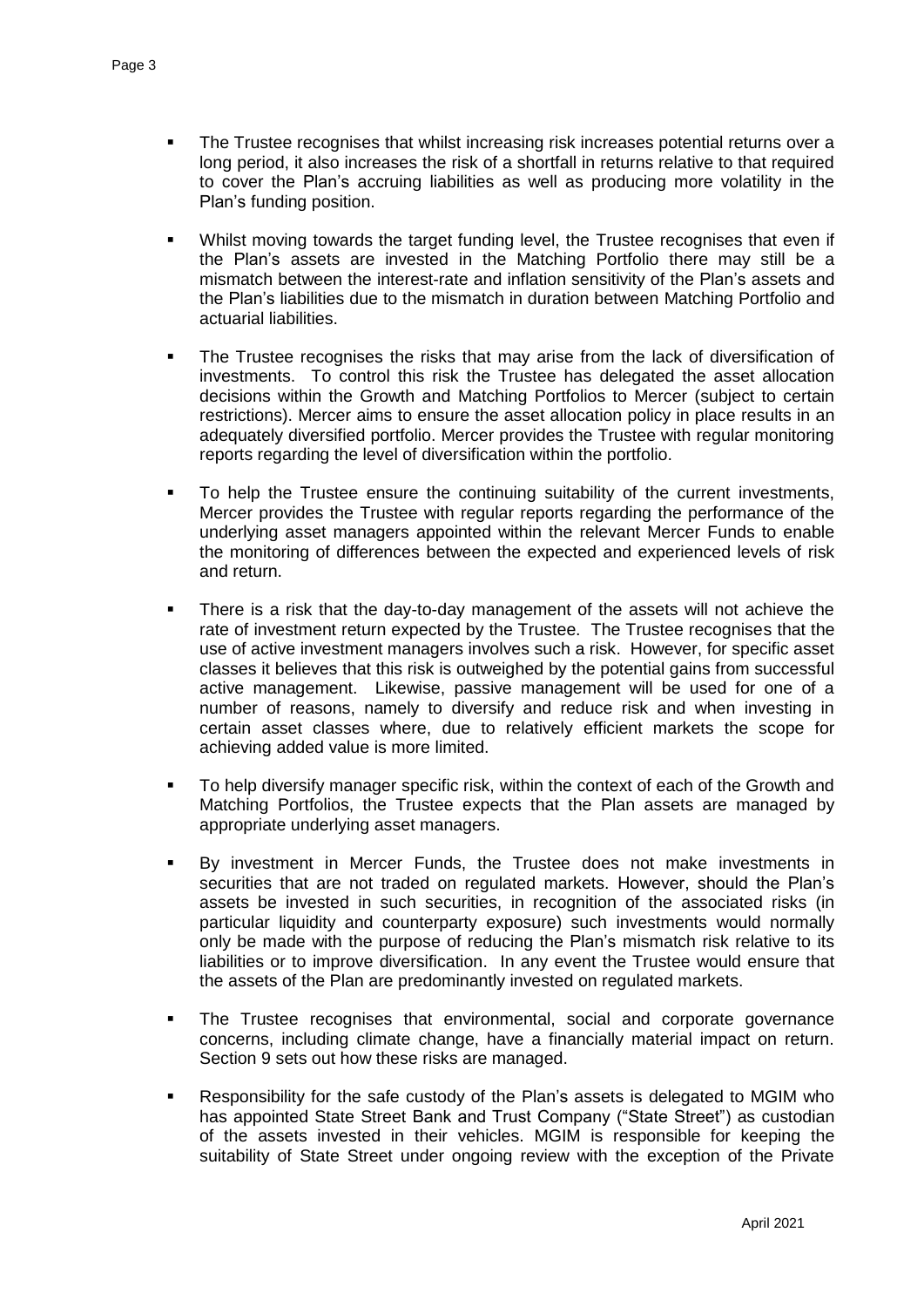Investment Partners IV Fund where M.M. Warburg & Co is the custodian and Private Investment Partners V Fund where ING Luxembourg S.A. is the custodian.

 Arrangements are in place to monitor the Plan's investments to help the Trustee check that nothing has occurred that would bring into question the continuing suitability of the current investments. To facilitate this, the Investment Committee meets regularly with Mercer and receives regular reports from Mercer on the underlying asset managers. These reports include an analysis of the overall level of risk and return, along with their component parts, to ensure the risks taken and returns achieved are consistent with those expected.

Should there be a material change in the Plan's circumstances, the Trustee will advise Mercer, who will review whether and to what extent the investment arrangements should be altered; in particular whether the current strategy remains appropriate.

# 5. **Investment Strategy**

The Trustee, with advice from the Plan's Investment Consultant and Plan Actuary, reviewed the Plan's investment strategy in 2013 (and approximately annually thereafter). This review considered the Trustee's investment objectives, its ability and willingness to take risk (the "risk budget") and how this risk budget should be allocated and implemented (including de-risking strategies).

Following the review, the key decision was to seek a long term solution to "de-risk" the Plan's assets relative to its liabilities over time using a dynamic trigger based de-risking framework. The Trustee decided to engage Mercer to implement their de-risking strategy by way of its Dynamic De-risking Solution. The approach undertaken relates the asset allocation to the Plan's funding level (on an actuarial basis using a single discount rate of 0.25% p.a. in excess of the appropriate gilt yields i.e. "gilts  $+$  0.25% basis"). The de-risking rule mandates the following practices:

- To hold sufficient growth assets to target 110% funding on a gilts +0.25% basis, which is reviewed annually, by 2034;
- To reduce the volatility in the funding level by reducing un-hedged liability exposures;
- To monitor the progress in the funding level and to capture improvements in the funding level promptly, if they arise.

On 20 November 2020, the final de-risking trigger was reached by the Plan. Following this, the Trustee made the decision to move into a low-risk portfolio, by reducing the Target Growth Portfolio Allocation to 15%, and increase the Funded Liability Hedge Ratio Target to 100%.

As noted above, the Trustee's objective for the Plan is to seek an insurance solution (e.g. a buyout exercise), and the required steps to implement this are currently being considered and actioned accordingly. As part of this, the decision was taken to move to a more liquid Growth portfolio, whilst retaining diversification where possible. Accordingly, the existing investments in the monthly dealing pooled funds will be switched to more liquid alternative funds.

The investment strategy for the Plan is set out in more detail in a separate document – the Investment Policy Implementation Document.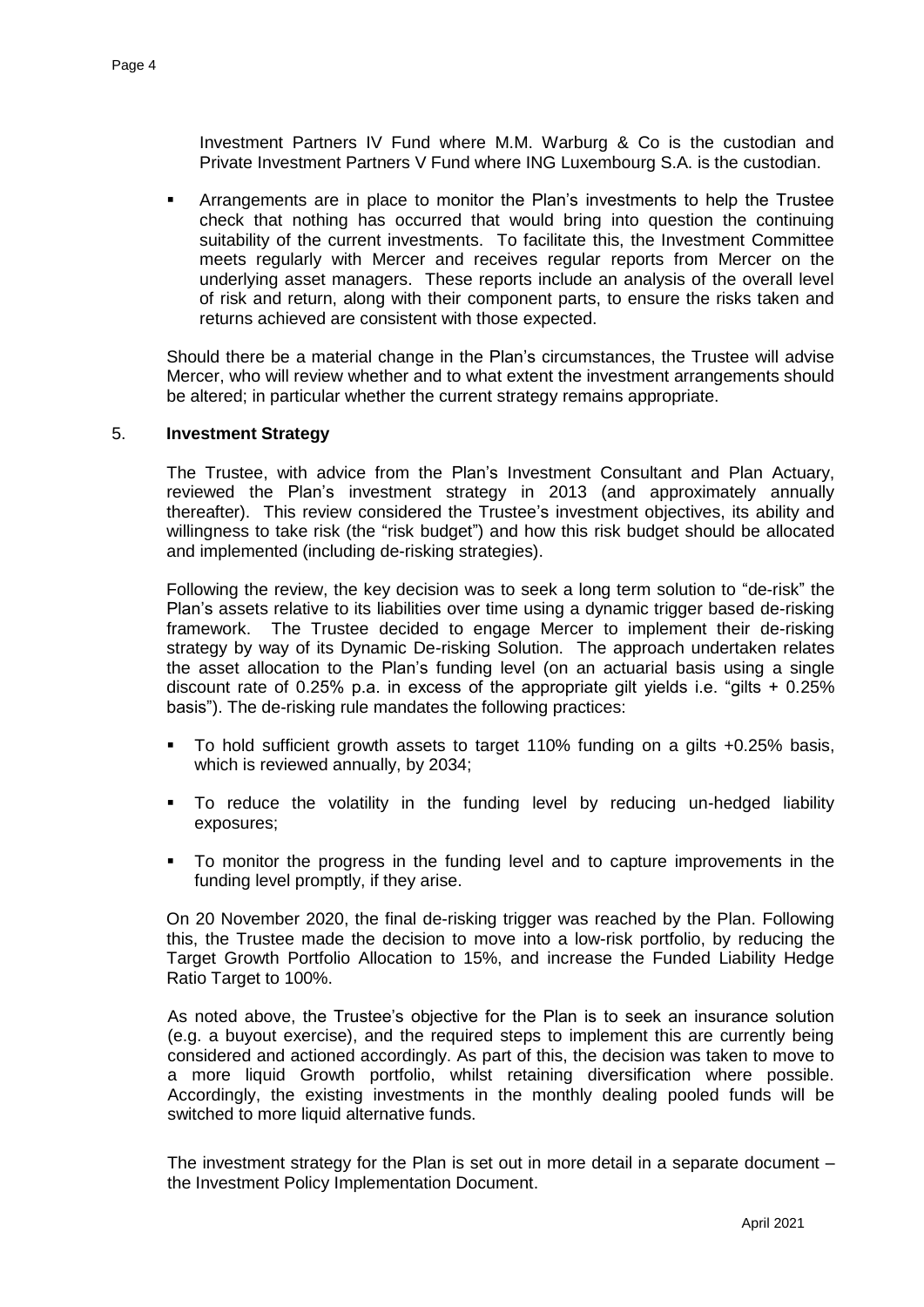Responsibility for monitoring the Plan's asset allocation and undertaking any rebalancing activity when the range restrictions are breached is delegated to Mercer. Mercer reports quarterly to the Trustee on its rebalancing activities.

#### 6. **Realisation of Investments**

The Trustee on behalf of the Plan holds shares in the Mercer Funds. The investment managers to the Mercer Funds ((including the underlying third party asset managers appointed by MGIE) within parameters stipulated in the relevant appointment documentation, have discretion in the timing of realisation of investments and in considerations relating to the liquidity of those investments

# 7. **Cash flow and cash flow management**

Cash flows, whether positive or negative, are taken into account by Mercer when it rebalances the Plan's assets in line with the Plan's strategic allocation.Mercer is responsible for raising cash flows to meet the Plan's requirements.

#### 8. **Rebalancing**

Rebalancing ranges have been set within the Growth and Matching Portfolios to ensure the Plan's assets remain invested in a manner which is consistent with the schedule set out in the Investment Policy Implementation Document ("IPID"). The ranges have been designed to ensure that unnecessary transaction costs are not incurred by frequent rebalancing.

#### 9. **ESG, Stewardship, and Climate Change**

The Trustee believes that environmental, social, and corporate governance (ESG) factors may have a material impact on investment risk and return outcomes, and that good stewardship can create and preserve value for companies and markets as a whole. The Trustee also recognises that long-term sustainability issues, particularly climate change, present risks and opportunities that increasingly may require explicit consideration.

As noted above the Trustee has appointed Mercer to act as discretionary investment manager in respect of the Plan's assets and such assets are invested in Mercer Funds managed by MGIE. Asset managers appointed to manage the Mercer Funds are expected to evaluate ESG factors, including climate change considerations, and exercise voting rights and stewardship obligations attached to the investments, in accordance with their own corporate governance policies and current best practice, including the UK Corporate Governance Code and UK Stewardship Code.

The Trustee considers how ESG, climate change and stewardship are integrated within Mercer's and MGIE's investment processes and those of the underlying asset managers in the monitoring process. Mercer and MGIE are expected to provide reporting on a regular basis, at least annually, on ESG integration progress, stewardship monitoring results, and climate-related metrics such as carbon foot printing for equities and/or climate scenario analysis for diversified portfolios.

#### **Member views**

The Trustee does not explicitly consult member views when making investment decisions but regularly updates members via newsletters, by making a copy of the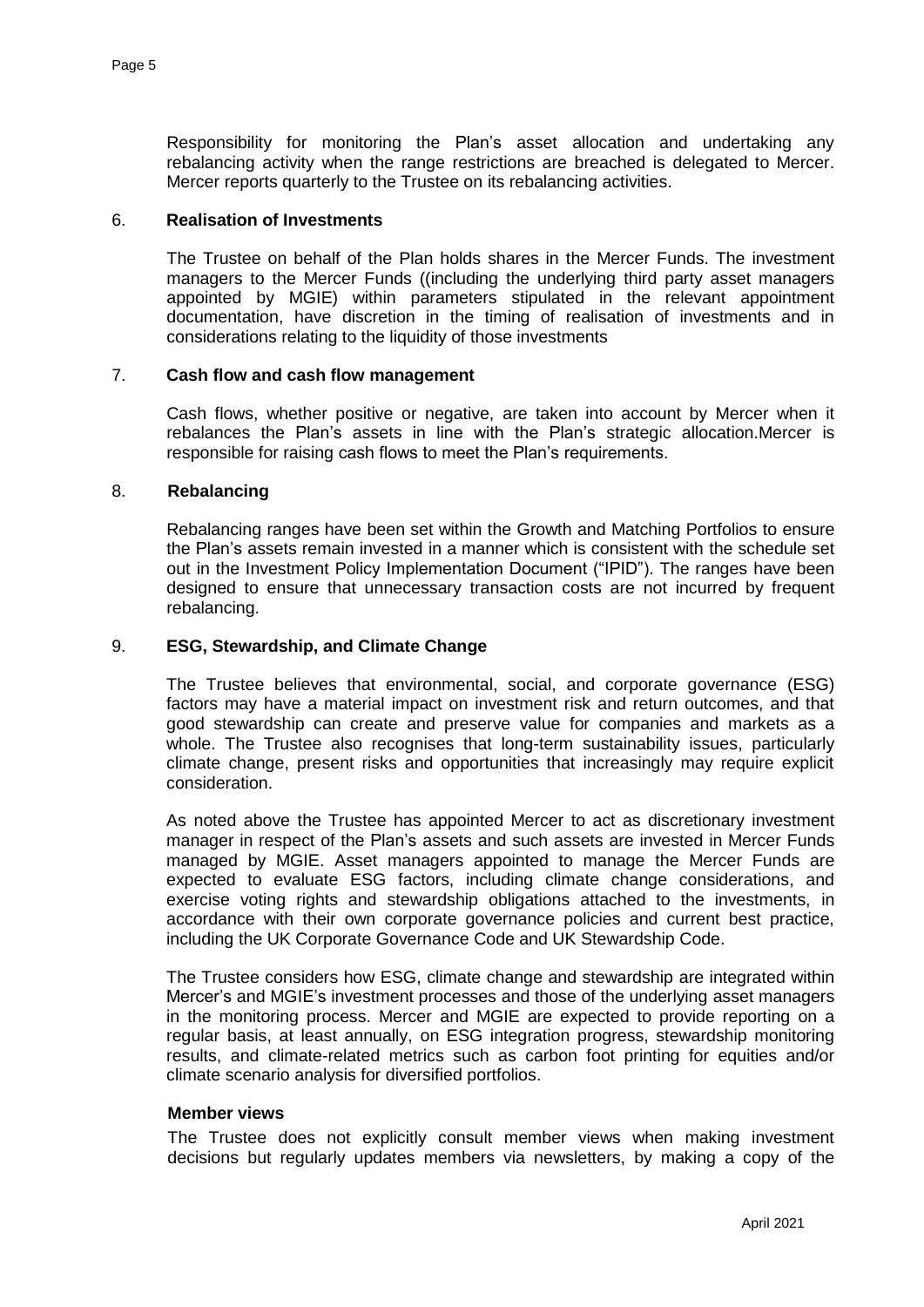Statement of Investment Principles available on request and through Member Nominated Trustee engagement with members. This position will be kept under review.

# **Investment Restrictions**

As noted in keeping with the broader objective to seek an insurer solution, the Plan is moving to a more liquid Growth portfolio, as part of which the investments in the monthly dealing pooled funds will be switched to more liquid alternative funds.

# 10. **Trustee's policies with respect to arrangements with, and evaluation of the performance and remuneration of, asset managers and portfolio turnover costs**

When engaging Mercer as discretionary investment manager to implement the Trustee's investment strategy outlined in section 5, the Trustee is concerned that, as appropriate and to the extent applicable, Mercer is incentivised to align its strategy and decisions with the profile and duration of the liabilities of the Plan, in particular, long-term liabilities.

As Mercer manages the Plan's assets by way of investment in Mercer Funds, which are multi-client collective investment schemes, the Trustee accepts that they do not have the ability to determine the risk profile and return targets of specific Mercer Funds but the Trustee expects Mercer to manage the assets in a manner that is consistent with the Trustee's overall investment strategy as outlined in section 5. The Trustee has taken steps to satisfy themselves that Mercer has the appropriate knowledge and experience to do so and keeps Mercer's performance under ongoing review.

Should Mercer fail to align its investment strategies and decisions with the Trustee's policies, it is open to the Trustee to disinvest some or all of the assets managed by Mercer, to seek to renegotiate commercial terms or to terminate Mercer's appointment.

To evaluate performance, the Trustee receives, and considers, investment performance reports produced on a quarterly basis, which presents performance information and commentary in respect of the Plan's funding level and the Mercer Funds in which the Trustee is invested. Such reports have information covering fund performance for the previous three months, one-year, three years and since inception. The Trustee reviews the absolute performance and relative performance against a portfolio's and underlying investment manager's benchmark (over the relevant time period) on a net of fees basis. The Trustee focuses on the medium to long-term financial and non-financial performance of Mercer and the Mercer Funds.

Neither Mercer, MGIE or Mercer AG make investment decisions based on their assessment about the performance of an issuer of debt or equity. Instead, assessments of the medium to long-term financial and non-financial performance of an issuer are made by the underlying third party asset managers appointed by MGIE and Mercer AG to manage assets within the Mercer Funds. Those managers are in a position to engage directly with such issuers in order to improve their performance in the medium to long term. The Trustee is, however, able to consider Mercer's and MGIE's assessment of how each underlying third party asset manager embeds ESG into their investment process and how the manager's responsible investment philosophy aligns with the Trustee's own responsible investment policy. This includes the asset managers' policies on voting and engagement. Section 9 provides further details of the steps taken, and information available, to review the decisions made by managers, including voting history and the engagement activities of managers to identify decisions that appear out of line with a Mercer Fund's investment objectives or the objectives/policies of the Plan.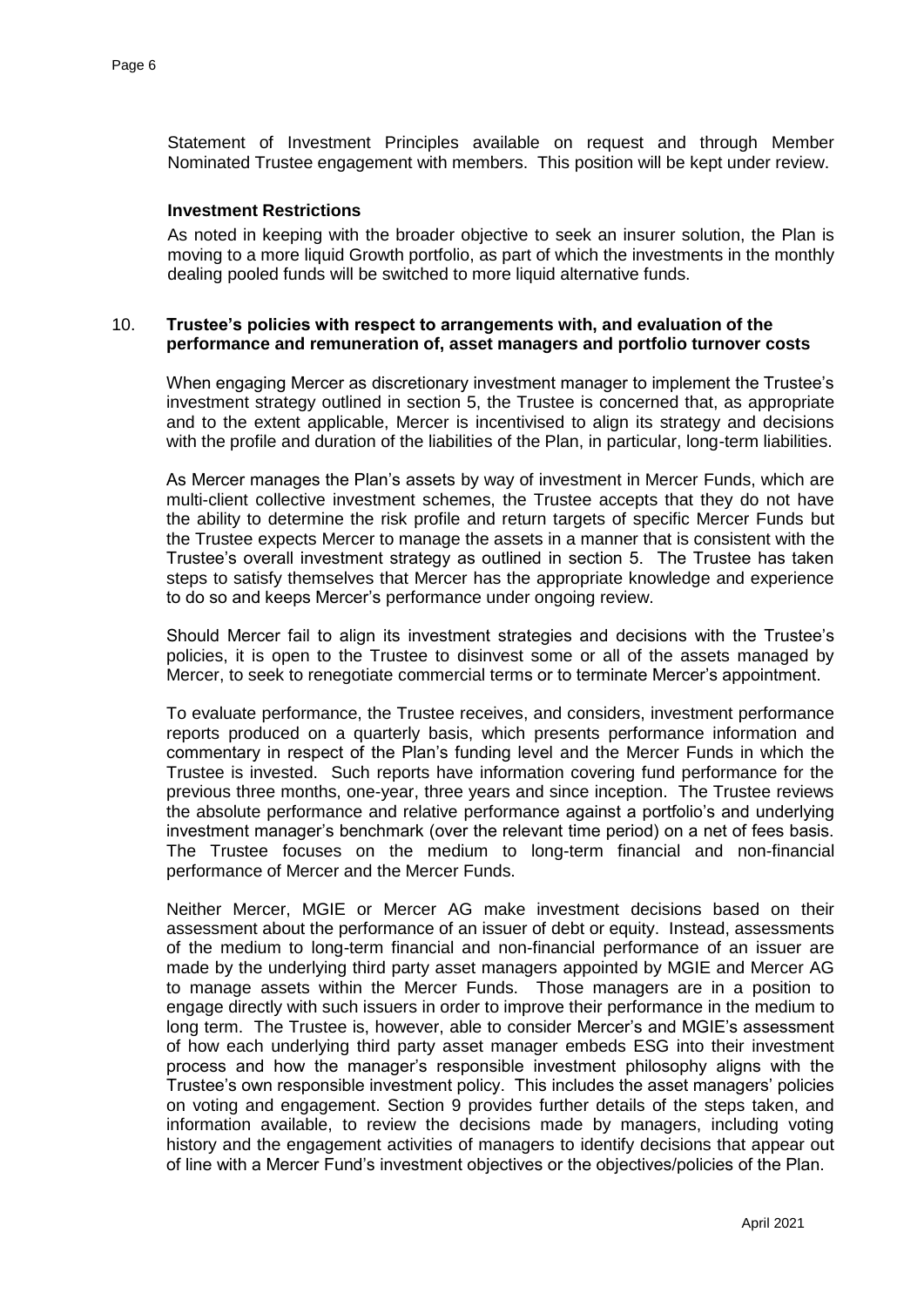The asset managers are incentivised as they will be aware that their continued appointment by MGIE and Mercer AG may be based, at least in part, on their success in meeting expectations.

The Trustee is a long-term investor and is not looking to change their investment arrangements on an unduly frequent basis. However, the Trustee does keep those arrangements under review, including the continued engagement of Mercer using, among other things, the reporting described above.

The Trustee monitors, and evaluates, the fees it pays for asset management services on an ongoing basis taking into account the progress made in achieving its investment strategy objectives as outlined in section 5. Mercer's, and MGIE's, fees are based on a percentage of the value of the Plan's assets under management which covers the design and annual review of the investment strategy, and investment management of the assets. In addition, the underlying third party asset managers of the Mercer Funds also charge fees based on a percentage of the value of the assets under management. In some instances, some of the underlying managers may also be entitled to charge fees based on their performance.

Mercer AG fees are charged based on net commitment for the first four years following the final close and, thereafter, by reference to the Net Asset Value of the Mercer Fund.

MGIE reviews the fees payable to third party asset managers managing assets invested in the Mercer Funds on a regular basis with any negotiated fee savings passed directly to the Plan. Mercer's, MGIE's, Mercer AG's and the third party asset managers', fees are outlined in a quarterly investment strategy report prepared for the Trustee, excluding performance-related fees and other expenses involved in the Mercer Funds not directly related with the management fee.

Details of all costs and expenses are included in the Mercer Fund's Supplements, the Report & Accounts and within the Plan's annualised, MiFID II compliant Personalised Cost & Charges statement. The Plan's Personalised Cost & Charges statement also include details of the transaction costs associated with investment in the Mercer Funds.

The Trustee does not have an explicit targeted portfolio turnover range, but rebalancing ranges have been designed to avoid unnecessary transaction costs being incurred by unduly frequent rebalancing. Other than in respect of private markets investments where turnover in the Mercer Funds does not usually apply, performance is reviewed net of portfolio turnover costs, with the review of portfolio turnover of the underlying investment managers undertaken by MGIE.

# 11. **Additional Assets**

The Trustee has historically allowed members to contribute to additional voluntary contributions ("AVCs"). However, these are now closed to further contributions.

# 12. **Monitoring**

The Trustee will monitor compliance with this Statement annually.

The Trustee meets with Mercer to discuss the performance, activity, and any wider issues on a regular basis.

# 13. **Review of this Statement**